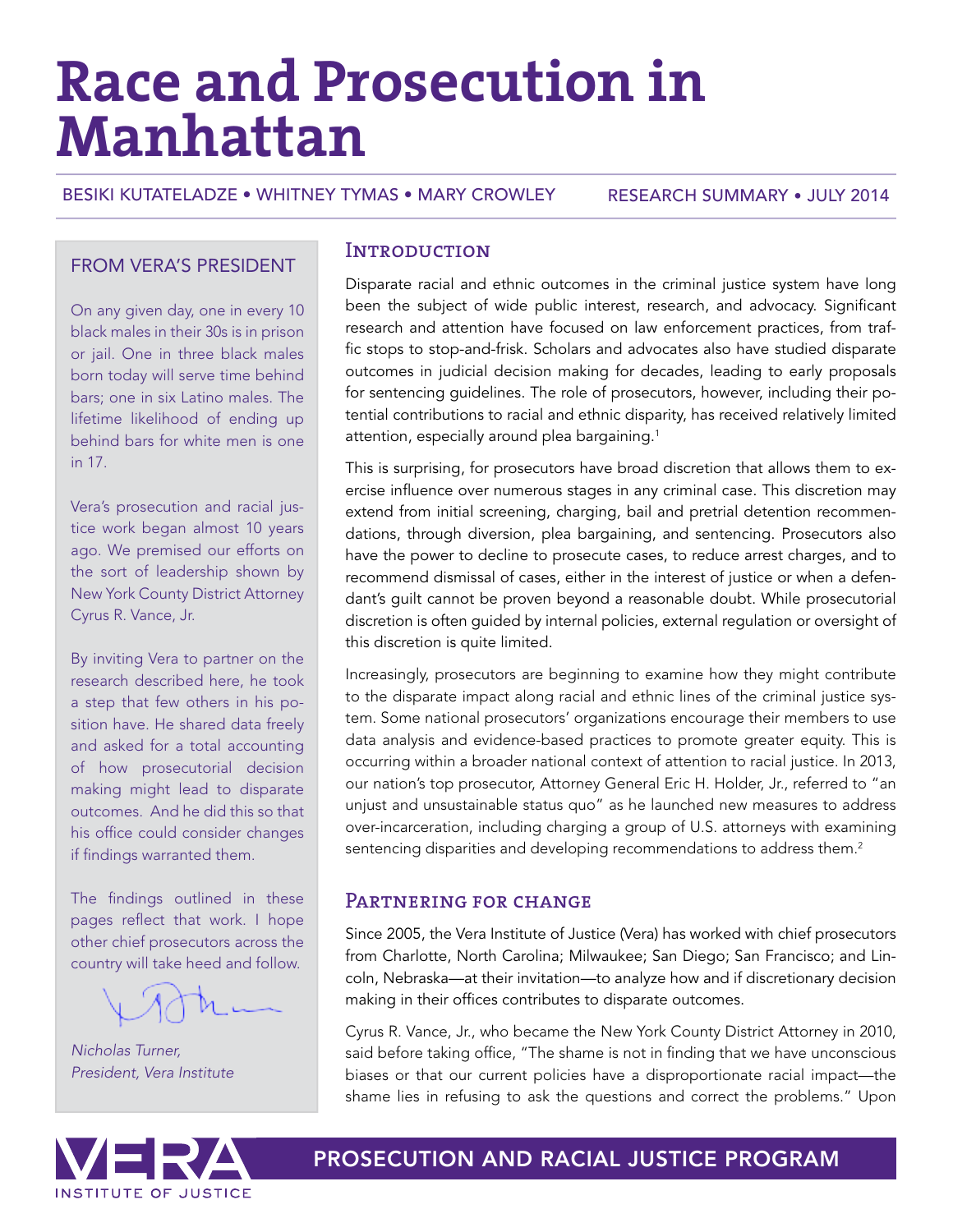taking office, DA Vance invited Vera to partner on a two-year National Institute of Justice study aimed at identifying how the exercise of discretion by prosecutors at key points in the life of a case can contribute to racially and ethnically disparate outcomes. Starting in 2012, the New York County District Attorney's Office (DANY) made numerous records available to Vera. The research described in this brief is the result. It is the first study to look into as many prosecutorial discretionary points and include four racial and ethnic groups and, given the national prominence of DANY, has broad national significance.

This research assessed many points at which prosecutors exercise discretion, some of which are fully under prosecutors' control, some guided by statute or internal guidelines, and still others that fall under the courts' purview but to which prosecutors contribute to the final case outcome. Vera researchers worked in close partnership with DANY prosecutors for two years, collecting and analyzing a wide range of data to examine case outcomes occurring along a continuum of discretionary points for different racial and ethnic groups. A technical report providing the study findings in detail is available on Vera's website at [http://www.vera.org/race-and-prosecution-manhattan-technical-report.](http://www.vera.org/race-and-prosecution-manhattan-technical-report)

#### PORTRAIT OF DANY (DISTRICT ATTORNEY OF NEW YORK)

DANY investigates and prosecutes almost all crimes in the borough of Manhattan in New York City. Led by Cyrus R. Vance, Jr., elected in 2009, DANY is one of the largest and busiest district attorney's offices in the country, with more than 500 assistant district attorneys and 700 support staff members handling roughly 100,000 cases annually. DANY is a leader in the field of criminal prosecution. But smarter prosecutions are not the only way to reduce cime and increase fairness. In addition to the work described in this report, DA Vance and his office have developed a range of effective crime-prevention strategies and community engagement programs, created specialized courts that are designed to streamline the prosecution of certain crimes and address the specific needs of certain defendants, and publicly called for decriminalizing certain low-level possession of marijuana offenses, so that existing law enforcement time and resources are not spent prosecuting the groups of individuals disproportionately affected by these charges, primarily, black and Latino youth.

These efforts include a variety of unique court parts—or initiatives—to ensure more effective, long-term resolutions and to lower recidivism, thereby freeing up prosecutors to focus on more serious, violent crime. Among them are the Quality of Life Court Part, which handles thousands of nonviolent defendants charged with low-level misdemeanors and violations; the Mental Health Court, which connects eligible defendants with serious and continuing mental illness to treatment, services, and housing providers aimed at addressing the underlying illnesses that caused or contributed to the arrests; and the Human Trafficking Intervention Court Part, which handles every prostitution-related case and is supervised by a prosecutor specially trained in identifying the signs of human trafficking. DA Vance has also recommended raising the age of criminal responsibility from 16 to 18 years old for nonviolent offenders. To that end, he partnered with the Office of Court Administration and the Center for Court Innovation to create the Adolescent Diversion Court Part in January 2012. The part handles misdemeanors and violations involving 16 and 17 year olds, aims to resolve cases so youth do not have a criminal record, and mandates interventions that address the underlying needs of youth and seek to curb future criminal activity. Also aimed at youth, DANY's Saturday Night Lights program—in partnership with the Police Athletic League and other law enforcement agencies—opens gyms at the times and in the places where kids most need alternatives to criminal activity, and has served more than 3,500 young people, ages 11 to 18, in its three years. The complementary Advocate to Graduate academic support program seeks to ensure that middle and high school athletes are succeeding academically as well by providing access to tutoring, a safe place to study, and other resources.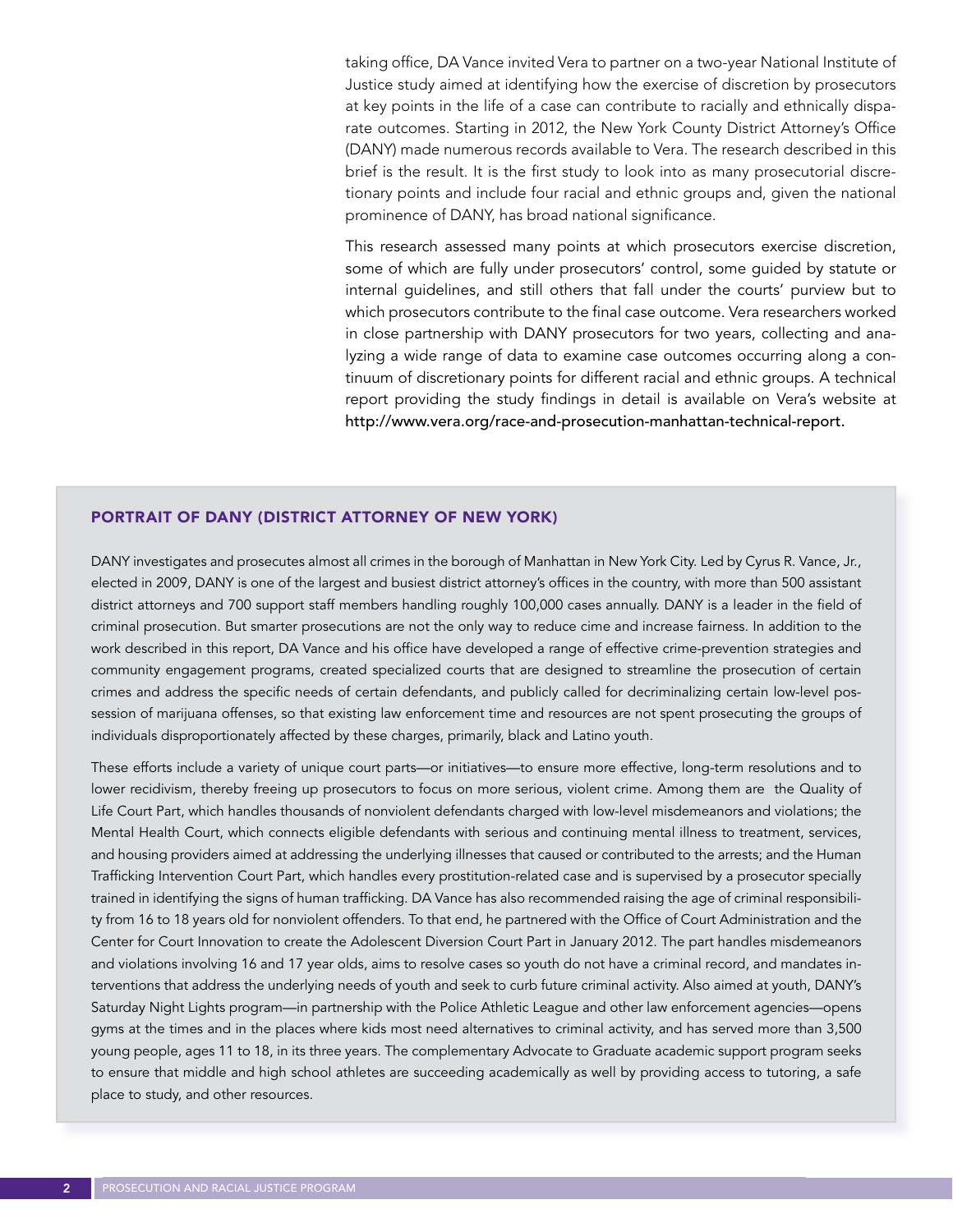The remaining pages describe Vera's research: the study methodology as well as limitations, key findings in each of the discretionary points examined, and the resulting implications.

#### Findings and implications: general observations

This study represents an important effort to look into many prosecutorial discretion points—from case acceptance for prosecution, to dismissals, pretrial detention, plea bargaining, and sentencing recommendations. The large dataset permitted various analyses and enabled researchers to examine outcomes for white, black, Latino, and Asian defendants. Overall, factors most directly relevant to the legal aspects of a case—such as charge seriousness, prior record, and offense type—were those that best predicted case outcomes. Nonetheless, race remained a statistically significant independent factor in most of the discretion points that were examined as part of the research.

Throughout this report, comparisons in outcomes for blacks, Latinos, and Asians are made to "similarly situated whites." This simply means the comparison has used statistical methods to account for the influence of other factors—including legal factors, such as type of counsel, charge seriousness, prior record, and offense type—to determine the independent effect of race on decision making. Put another way, statistical methods were used so that the comparison is "apples to apples." (Limitations in the data, including factors that could not be controlled for, are described further in the box "Interpreting the Findings: Limitations of the Research" on page 8.)

The study found that DANY prosecutes nearly all cases brought by the police, with no noticeable racial or ethnic differences at case screening. For subsequent decisions, disparities varied by discretionary point and offense category. For all offenses combined, compared to similarly situated white defendants, black and Latino defendants were more likely to be detained at arraignment (remanded or have bail set, but not met), to receive a custodial sentence offer as a result of the plea bargaining process, and to be incarcerated, but they were also more likely to have their cases dismissed.

#### IN TERMS OF OFFENSE CATEGORIES, COMPARED TO SIMILARLY SITUATED WHITE DEFENDANTS:

- > Blacks and Latinos charged with misdemeanor drug offenses were more likely to have their cases dismissed.
- > Blacks and Latinos charged with misdemeanor person offenses or misdemeanor drug offenses were more likely to be detained at arraignment.
- > Blacks and Latinos charged with drug offenses were more likely to receive more punitive plea offers and custodial sentences.
- > Asian defendants had the most favorable outcomes across all discretionary points, as they were less likely to be detained, receive custodial offers, and be incarcerated. Asian defendants received particularly favorable outcomes for misdemeanor property offenses (such as larceny and criminal trespass).

*"The shame is not in finding that we have unconscious biases or that our current policies have a disproportionate racial impact the shame lies in refusing to ask the questions and correct the problems."*

> *—Cyrus R. Vance, Jr. Manhattan District Attorney*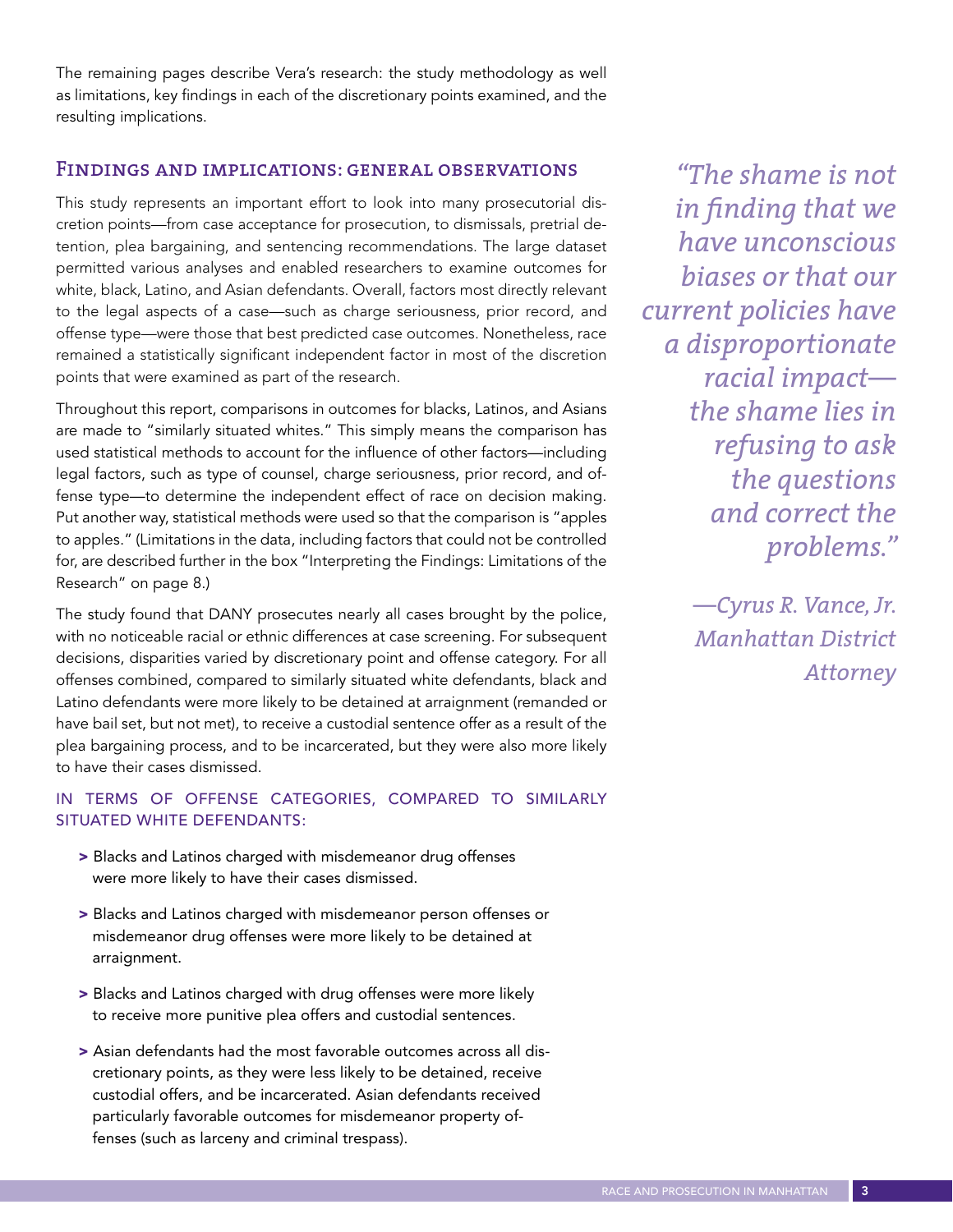More details about each of the discretion points studied follows.

*The role of prosecutors, including their potential contributions to racial and ethnic disparity, has received relatively limited attention.*

#### Case acceptance

Prosecutorial involvement with a criminal case in DANY begins when the police file an arrest report. At this point, the prosecutor reviews the available evidence and decides to charge the case (as a felony, misdemeanor, or violation) or decline to prosecute it. Vera found that DANY prosecutes nearly all cases brought by the police, including 94 percent of felonies, 96 percent of misdemeanors, and 89 percent of violations. There were no noticeable racial or ethnic differences at this discretionary point.

Vera concludes that conducting more thorough case screening and eliminating cases that are likely to be dismissed at later stages may help the office and the court system save resources required for handling these cases and minimize the possibility of unnecessary pretrial detention of defendants involved. However, identifying such cases at initial screening is challenging, especially with legal and other pressures to screen cases quickly, such as the constitutional requirement that a defendant be arraigned within 24 hours of arrest.

#### STUDY METHODOLOGY

To facilitate the examination of prosecutorial decision making and racial and ethnic justice, DANY provided Vera with information about 222,542 cases that were resolved—or "disposed of"—in 2010-2011. The dataset included all misdemeanors, violations, infractions, and a selection of felonies pertaining to drug offenses, weapons offenses, domestic violence, burglaries, and robberies. Drug offenses were a focus due to changes in the Rockefeller Drug Laws in 2009, previous research, and DANY's particular interest in this offense category. Due to time and budget constraints, other felonies were excluded. The majority of this information was gathered by DANY via an electronic database, but a selection of cases were chosen randomly from a review of DANY's paper case files to gather additional information not available electronically.

Vera also interviewed 16 assistant district attorneys (ADAs) to learn about case processing. These ADAs had varied levels of experience and came from different units—known as trial bureaus—within DANY. The interviews with ADAs also provided an opportunity to talk about the study and its possible implications for DANY's policies and practices.

The dataset provided by DANY did not include data on charge bargaining—a prosecutor's decision whether to allow the defendant to plead to a less serious charge, which, because of its dynamic nature, is usually only stored in paper files—or defendants' socioeconomic characteristics, because that data was not available. To amplify the dataset, Vera collected additional information from 2,409 randomly selected paper files, including 1,246 misdemeanor marijuana cases and 1,153 felony non-marijuana drug cases. This information was collected from case summary narratives initially written by prosecutors reviewing a case.

The analysis corrected for other factors that might explain racial differences, such as prior arrest and charge seriousness. Finally, Vera split the analysis into person, property, and drug offenses to examine racial differences across these offense categories.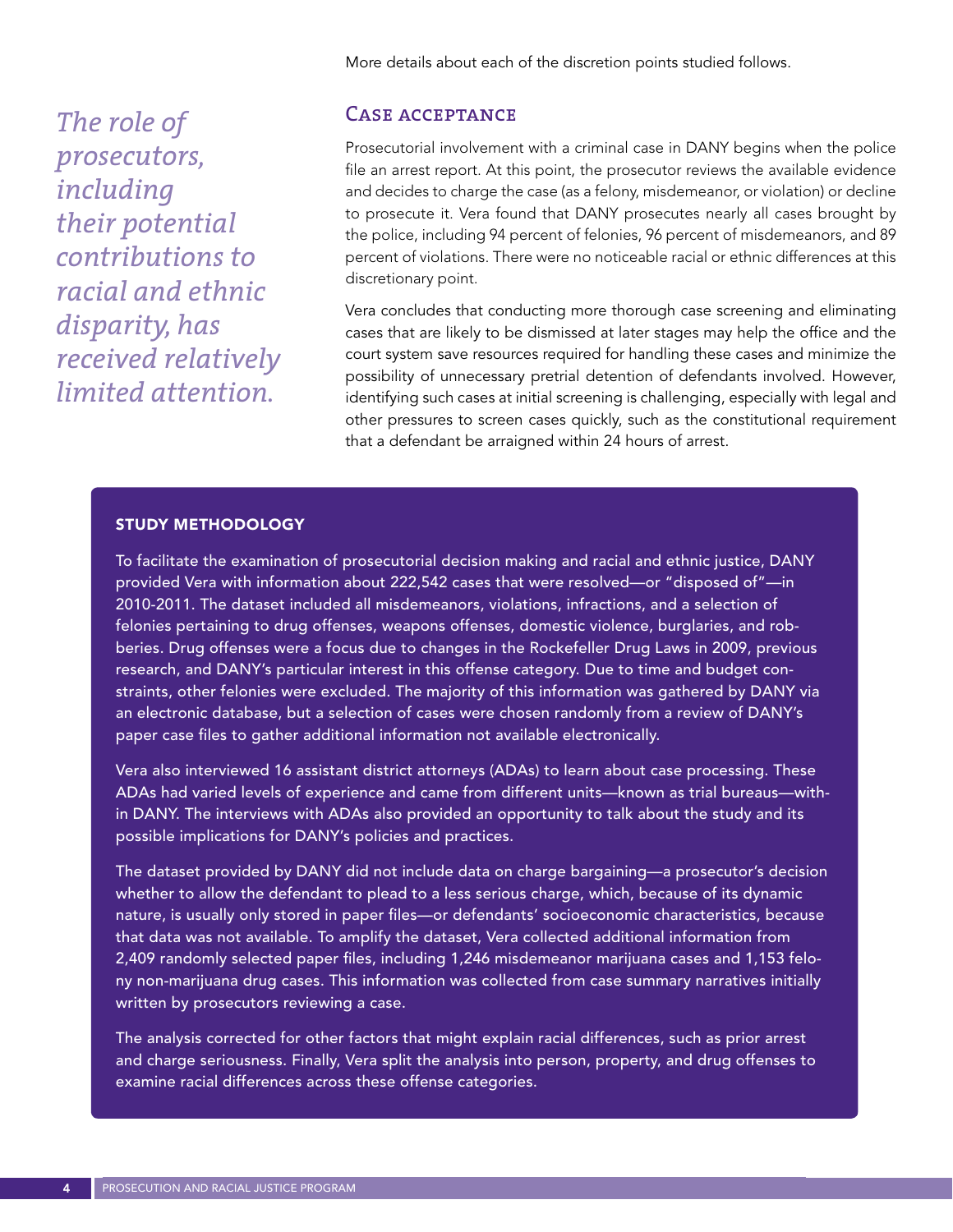# Case dismissal

Cases can be dismissed at any point between screening and sentencing. Previous research has yielded mixed results on the influence of race on case dismissals.<sup>3</sup> Vera found that blacks and Latinos were 9 percent and Asians 2 percent more likely to have their cases (whether felony or misdemeanor) dismissed compared to similarly situated whites. While consistent with some prior research, this finding was unexpected; further research that examines dismissals by specific offense categories and case processing stage would be beneficial.

Vera suggests these findings could be interpreted in two ways. They raise the question of whether having higher dismissal rates for defendants of color is an indicator of leniency or whether they might simply serve as a mechanism for declining to prosecute cases whose viability is in doubt or that could have been rejected at screening.

# PRETRIAL DETENTION

The purpose of bail is to ensure that a criminal defendant will return to court for all appearances.4 In New York, the decision to set bail is made by judges who are required to apply nine factors and criteria that are set forth in Criminal Procedure Law § 510.30. The decision to set bail, and, if so, in what amount, is significant not only because pretrial detention is itself a form of punishment to those who cannot make or are denied bail, but also because research shows it affects the likelihood of pleading guilty and the final sentences that are imposed.<sup>5</sup> The role of assistant district attorneys in pretrial detention is limited to making bail and pretrial detention recommendations to the judges.

Previous research has examined extensively the racial and ethnic disparity in pretrial detention decisions.<sup>6</sup> Vera found that several factors—including the seriousness of the charges, whether the defendant had an outstanding bench warrant, whether the defendant had a prison record, the type of offense with which the defendant was charged, whether the defendant had a private attorney or one who was court-appointed, and the defendant's gender—are all better predictors of pretrial detention or release decisions at arraignment.<sup>7</sup> Nonetheless, race and ethnicity were factors. Specifically, blacks were 10 percent more likely, Latinos 3 percent more likely, and Asians 21 percent less likely to be detained when compared to similarly situated white defendants. Racial disparities in pretrial detention were particularly large for misdemeanor person offenses, where blacks were 20 percent more likely than whites to be detained, and for misdemeanor property offenses, where Asians were 33 percent less likely than whites to be detained.

#### PLEA BARGAINING

A plea bargain is an agreement between a prosecutor and defendant in which the defendant agrees to plead guilty in return for some concession from the prosecutor. The prosecutor makes what are called "plea offers," which must be approved by the judge. Prosecutors can make plea offers at any point before a trial verdict, but in New York County the most favorable misdemeanor plea offers are generally made at arraignment, with offers typically becoming less favorable with subsequent adjournments.

*Increasingly, prosecutors are beginning to examine how they might contribute to the disparate impact along racial and ethnic lines of the criminal justice system.*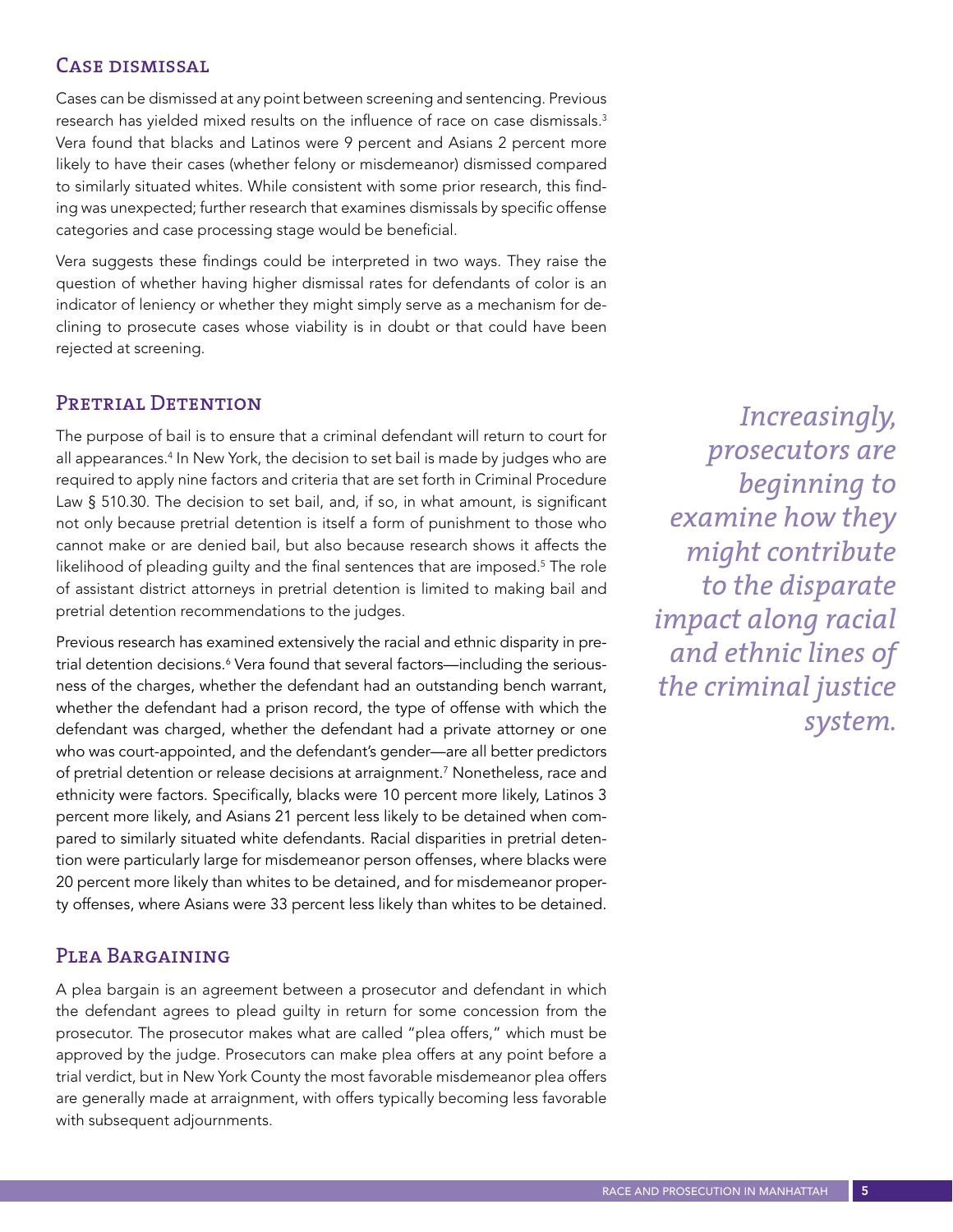While ultimate sentencing outcomes are within the courts' purview, the influence of prosecutors' decisions and recommendations is significant. Given the criminal justice system's heavy reliance on plea bargains (it is estimated that more than 90 percent of criminal cases nationwide are disposed of through guilty pleas), many prosecutors' offices have developed oral or written guidelines to ensure that similarly situated defendants receive similar plea offers.8 At DANY, guidelines exist for plea offers made to defendants who are charged with misdemeanors and who have no more than one prior arrest.<sup>9</sup>

Plea offers at DANY stem from bargaining over both charges and sentences. In charge bargaining, a prosecutor makes a plea offer to a less serious charge, which, if accepted, would typically lead to a less severe punishment. Sentence bargaining may include recommendations for terms of incarceration in jail or prison, or for less punitive sentences such as community service, probation, a program, or a fine.

#### PLEA BARGAINING – CHARGE OFFERS

Charge offers were evaluated only for felony and misdemeanor drug samples for which Vera collected both electronic data and data from paper files.<sup>10</sup> Overall, the strongest predictors of charge offers were change in plea offer, whether the defendant had served a prior prison sentence, whether currency was recovered from the defendant at the time of arrest, whether the defendant had any convictions for violent felonies, and the charge.

With respect to felony drug offenses, Vera considered a sample of 1,148 felony non-marijuana cases and found that the defendant's race and ethnicity made no statistically significant difference to the charge offer. For misdemeanor marijuana offenses, Vera considered a sample of 1,246 cases. Although some evidence emerged that black defendants were less likely to receive an offer of a lower charge than were similarly situated white defendants, this difference was not statistically significant due to a relatively small sample size. Additional research is needed to fully explore this discretion point.

#### PLEA BARGAINING – SENTENCE OFFERS

Vera separately analyzed DANY's sentence offers for the following four datasets: all misdemeanors in the dataset provided by DANY, including misdemeanor drug offenses; misdemeanor drug offenses only; the random sample of misdemeanor marijuana cases; and the same random sample of felony non-marijuana drug cases. Overall, Vera found that black and Latino defendants in these cases were more likely than similarly situated white or Asian defendants to receive a sentence offer including a jail or prison term as opposed to non-custodial offers such as community service, probation, or fines.

> Analysis of the total misdemeanor dataset found that blacks were 13 percent more likely and Latinos 5 percent more likely than similarly situated white defendants to receive custodial sentence offers. Asians, however, were 25 percent less likely. Factors that were stronger predictors of sentence offers were prior arrest, offense type, prior prison sentence, defense counsel type, and charge seriousness. Racial disparities were particularly large for misdemeanor drug offenses followed by misdemeanor person offenses, and least pronounced for misdemeanor property offenses.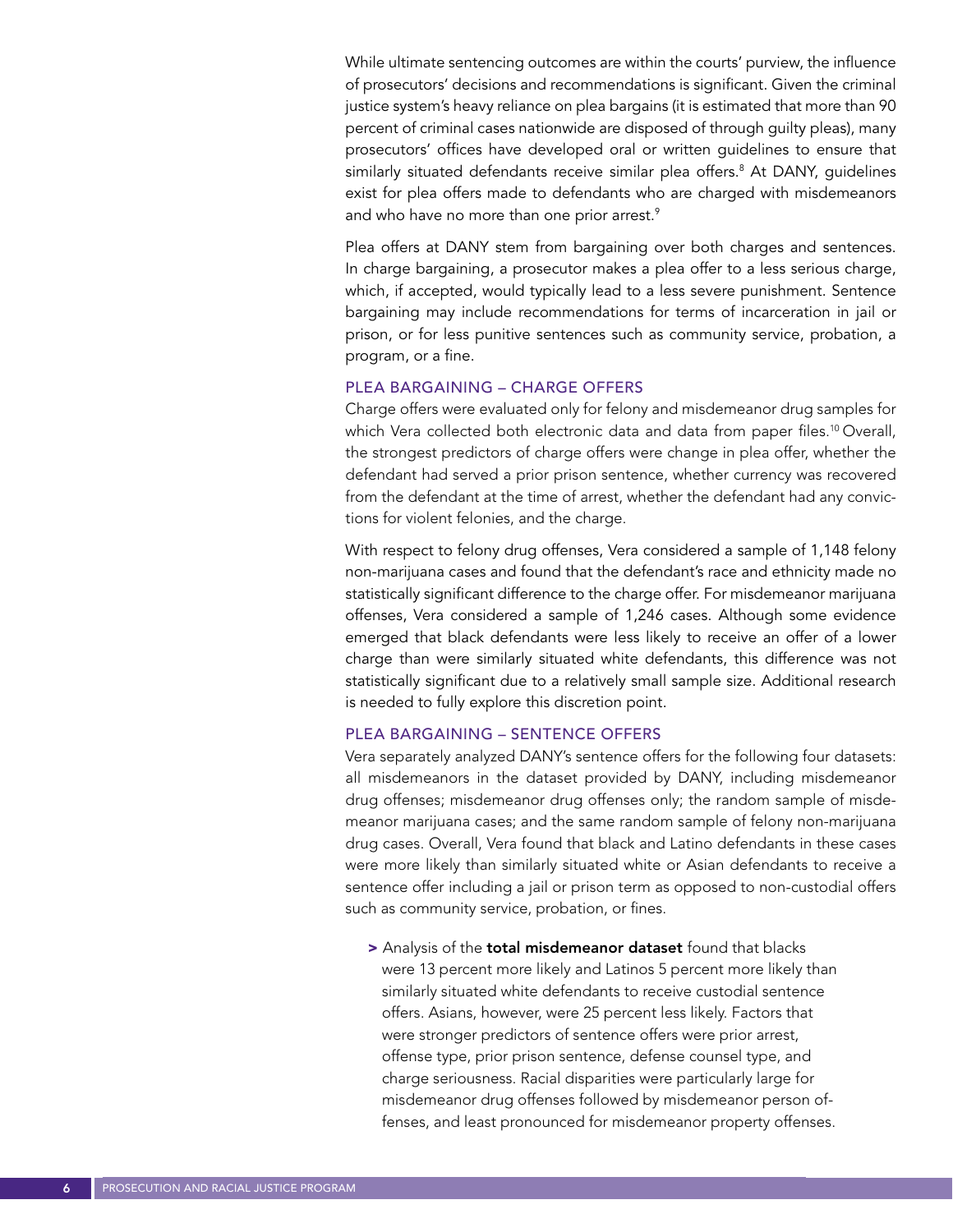- > Analysis of all misdemeanor drug offenses found that black defendants were 27 percent and Latino defendants 18 percent more likely to receive a custodial sentence offer (which included time served in pretrial detention as an offer), as compared to similarly situated white defendants. When "time served" was excluded from custodial sentence offers, the racial differences reported above increased marginally.
- > For misdemeanor marijuana cases, black defendants were 19 percent more likely to receive a custodial sentence offer, while differences between whites and Latinos and between whites and Asians were not statistically significant. Prior arrest influenced sentence offers more than prior prison sentences in misdemeanor marijuana offenses. Again, charge type and change in plea offer type were better predictors than race.

The significant influence of prior arrest on sentence offers is consistent with the DANY Misdemeanor Plea Offer Guidelines, which recommend harsher plea offers for defendants with prior arrest history. Courts have acknowledged that a defendant's arrest record may be a factor in sentencing decisions. Nonetheless, the finding suggests that if these guidelines were based on prior sentences, as opposed to prior arrest, much of the difference between black and white, as well as between Latino and white, defendants would have disappeared, at least in misdemeanor marijuana cases.

> For felony non-marijuana drug cases, the difference between whites and blacks was not statistically significant. However though factors such as whether one was detained after arraignment, whether drugs were recovered via search or non-search, plea offer change, video/audio recordings, and the sex of the defendant were important predictors—Latinos were 14 percent more likely to receive a custodial sentence offer than whites.

#### Incarceration Sentence

After a defendant is found guilty of a crime, a judge determines the sentence, which may include a term of incarceration in jail or prison or a non-incarceration sentence such as community service, probation, program, or fine. As with bail, the ADA's role is limited to recommending a sentence.

Vera's research found that, compared to similarly situated white defendants, blacks were 5 percent more likely and Asians 19 percent less likely to be sentenced to imprisonment. No statistically significant difference in sentences imposed was found between whites and Latinos. However, racial disparities in sentences imposed were not as large as in the sentence offers described previously, nor was race the strongest predictor of a custodial sentence. Other factors, such as prior record, offense type, defense counsel type, and charge seriousness were better predictors. Data limitations as described in the box on the following page should be considered when interpreting these findings.

# THE ROLE OF DEFENSE COUNSEL

This study also yielded significant information about how criminal justice practitioners' characteristics influence case outcomes—findings that may have racial implications. Blacks and Latinos were much less likely to be represented by private counsel and much more likely to be represented by court-assigned defense attorneys (commonly known as 18(b) counsel), with the former showing the most favorable and the latter the least favorable outcomes for defendants. Moreover, defense attorney type trumped race as a predictive factor in pretrial detention, sentence offers, and sentence outcomes. These findings suggest a need for additional research that looks at the quality of legal representation.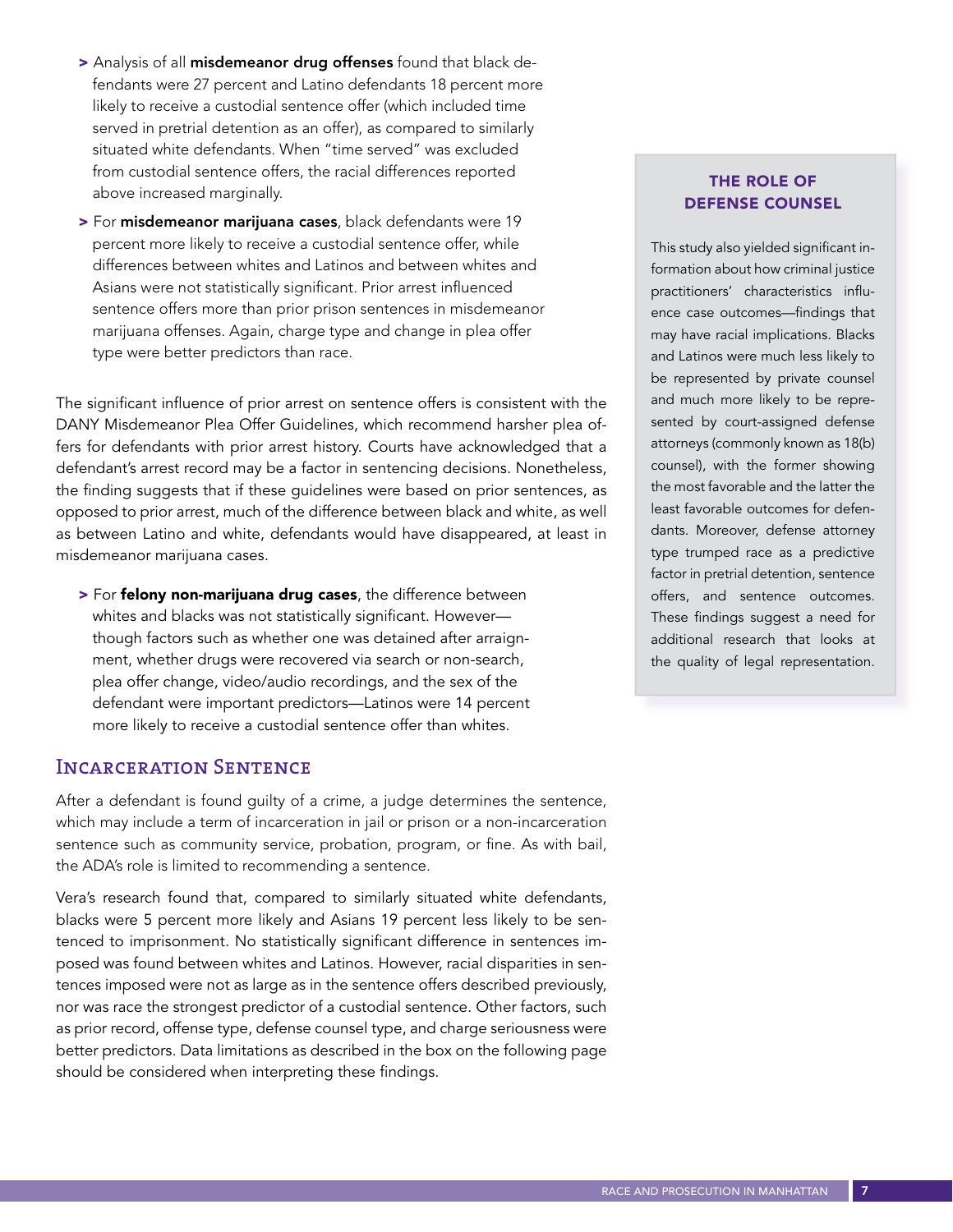When broken down by offense categories, racial differences in sentences imposed between whites and blacks were greatest for:

- > misdemeanor person offenses (blacks 15 percent more likely to be imprisoned);
- > misdemeanor drug offenses (blacks 15 percent more likely to be imprisoned); and
- > felony drug offenses (blacks 14 percent more likely to be imprisoned).

Asians received better sentence outcomes for property offenses, whether for misdemeanors (31 percent less likely than whites) or felonies (19 percent less likely than whites). Differences between whites and Latinos were relatively small, although Latinos were still more likely to be sentenced to imprisonment than similarly situated whites, especially for felony drug offenses (10 percent more likely) and felony property offenses (5 percent more likely).

Of note, when looking at misdemeanor marijuana and felony drug cases—for which black defendants were more likely to receive custodial sentence offers compared to white defendants—prior arrest influenced sentence offers more than prior prison sentence. Guidelines based on prior sentences in certain, specifically designated instances, as opposed to prior arrest, would diminish the difference between black and white, and Latino and white.

#### INTERPRETING THE FINDINGS: LIMITATIONS OF THE RESEARCH

When considering the implications to draw from these findings, it is important to note that the data for this study came from DANY's case management system. This system was not designed for research purposes and therefore lacked some information that is important from a research perspective. For example:

> The data did not capture the race of victims, which may be important because there might be differences between intraversus inter-racial victim-offender categories.

> Similarly, defendants' socioeconomic characteristics—employment, community ties, marital status, or education—could have explained some of the differences reported here. For example, defendants' community ties could influence pretrial detention decisions. While Vera used the proxies of median household income in the neighborhood where defendants were arrested (or, in the two drug subsamples, where the defendants resided) and defense counsel type (with a private lawyer as an indicator for a higher income, for example), the absence of more robust measures of socioeconomic characteristics is a clear limitation of the study.

> Vera also used only four racial categories in this study: black, Latino, Asian, and white, a limitation in a racially and ethnically diverse population such as Manhattan. This study does not capture important differences that may exist within these broad categories, such as country of origin, skin tone, language proficiency, citizenship status, or other elements of racial and ethnic identity. These types of refinements hold the potential to make important contributions in future work.

> In terms of the generalizability of the findings, New York County's unique diversity limits the degree to which the study's results can be applied to more racially and ethnically homogenous jurisdictions. Additionally, the study analyzes only five types of felonies, making it difficult to gauge the exercise of prosecutorial discretion for other felony offenses.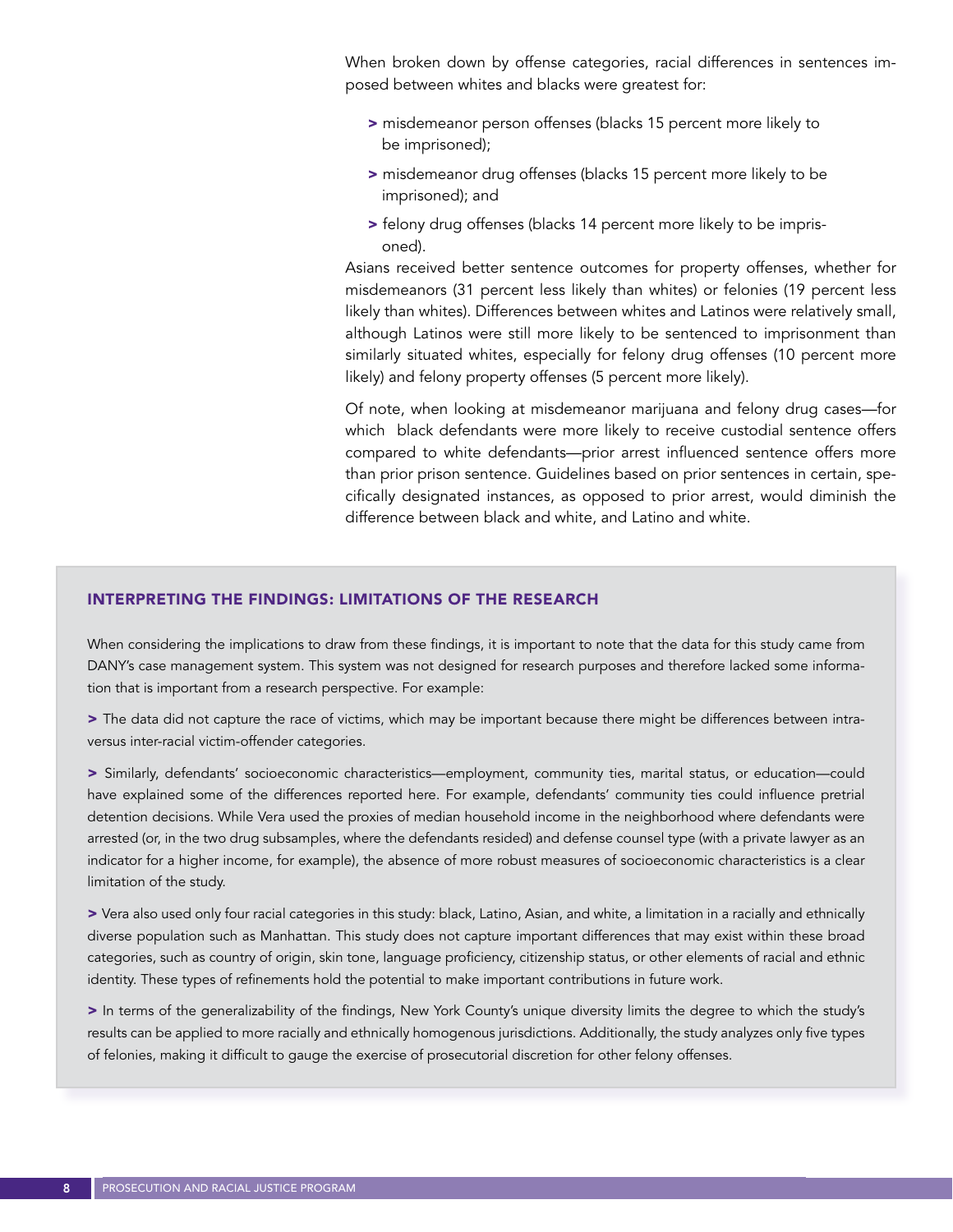## NATIONAL IMPLICATIONS

Racial disparity is a widespread problem within our nation's myriad institutions, including its criminal justice system. The causes of the problem are complex, with historical underpinnings as deep as our nation's history is long. They include policies that are neutral on their faces, but produce unfair racial impacts. Other causes of societal disparity include individual behavior reflecting bias, implicit or otherwise, and the practices and decisions of many actors, including prosecutors. Vera's research indicates that prosecutors who acknowledge their share of the problem and engage in rigorous self-examination stand to play a key role in leading an emerging effort to reshape criminal justice outcomes and the labyrinth of collateral consequences they produce. DANY has expressed interest in better understanding how this might occur and is committing resources to preventative strategies, such as implicit bias training.

Prosecutors, as powerful actors in the criminal justice system, are empowered to adopt measures that promise to significantly promote equity for all people throughout all stages of the criminal justice continuum. Doing so will require a commitment to accountability and transparency. The good news is that a new generation of leaders understands the role of research and policy in advancing public safety and promoting racial fairness. Initiatives such as the one undertaken here hold great promise, not just for the borough of Manhattan, but for other jurisdictions seeking to protect the public while adhering to the highest standards of fairness.

# ENDNOTES

- 1 Besiki Kutateladze, Vanessa Lynn and Edward Liang, *Do Race and Ethnicity Matter in Prosecution? A Review of Empirical Studies*. Vera Institute of Justice, 2012.
- 2 See, United States Department of Justice, Justice News, August 12, 2013, *Attorney General Eric Holder Delivers Remarks at the Annual Meeting of the American Bar Association's House of Delegates,* http://www.justice.gov/iso/ opa/ag/speeches/2013/ag-speech-130812.html.
- 3 Joan Petersilia, *Racial Disparities In the Criminal Justice System* (Santa Monica, CA: Rand Corporation, 1983).
- 4 N.Y. Penal Law § 500.10.
- 5 Marvin D. Free Jr., "Race and Presentencing Decisions In the United States: A Summary and Critique of the Research," *Criminal Justice Review* 27 no. 2 (2002): 203-232; E. Britt Patterson and Michael J. Lynch. "Bias In Formalized Bail Procedures." In *Race and Criminal Justice*, edited by Michael J. Lynch & E. Britt Patterson (New York: Harrow and Heston, 1991); and Cassia Spohn and David Holleran, "The Effect of Imprisonment On Recidivism Rates of Felony Offenders: A Focus on Drug Offenders," *Criminology* 40 no. 2 (2006): 329-358.
- 6 This report draws on the following research on racial and ethnic disparity in pretrial detention decisions: Theodore G. Chiricos and William D. Bales, "Race, Racial Threat, and Sentencing of Habitual Offenders," in *Criminology*  29, no. 4 (1991): 701-724; Stephen Demuth, "Racial and Ethnic Differences in Pretrial Release Decisions and Outcomes: A Comparison of Hispanic, Black, and White Felony Arrestees," in *Criminology* 41 (2003): 873-908; Ilene H. Nagel, "The Legal/Extra-Legal Controversy: Judicial Decisions in Pretrial Release," in *Law and Society Review* 17 (1982): 481-515; Traci Schlesinger, "Racial and Ethnic Disparity in Pretrial Criminal Processing," in *Justice Quarterly* 22, no. 2 (2005): 170-192; Cassia Spohn, "Law, Reparations and Racial Disparities: Criminal Justice and Racial Disparities: Race, Sex, and Pretrial Detention in Federal Court: Indirect Effects and Cumulative Disadvantage," in *Kansas Law Review* 57 (2009): 879-901; and John Wooldredge, "Distinguish-

ing Race Effects on Pre-Trial Release and Sentencing Decisions," in *Justice Quarterly* 29, no. 1 (2012): 41-75.

- 7 The technical report's initial regression model did not take the defendant's bench warrant history and prior arrests into account. Later regression models accommodated those variables, and showed that they were highly predictive of pretrial detention.
- 8 Lindsey Devers, *Plea and Charge Bargaining: Research Summary* (Arlington, VA: Bureau of Justice Assistance, 2001): 1.
- 9 DANY's guidelines do not apply to certain misdemeanor offenses, such as offenses involving domestic violence.
- 10 At the time of data collection, DANY did not record electronically reduced charge offers, which necessitated recording this information from paper files for the sample of felony and misdemeanor cases. Since 2012, DANY started collecting this information which makes it possible to conduct a more thorough analysis of this important discretionary point in the future.